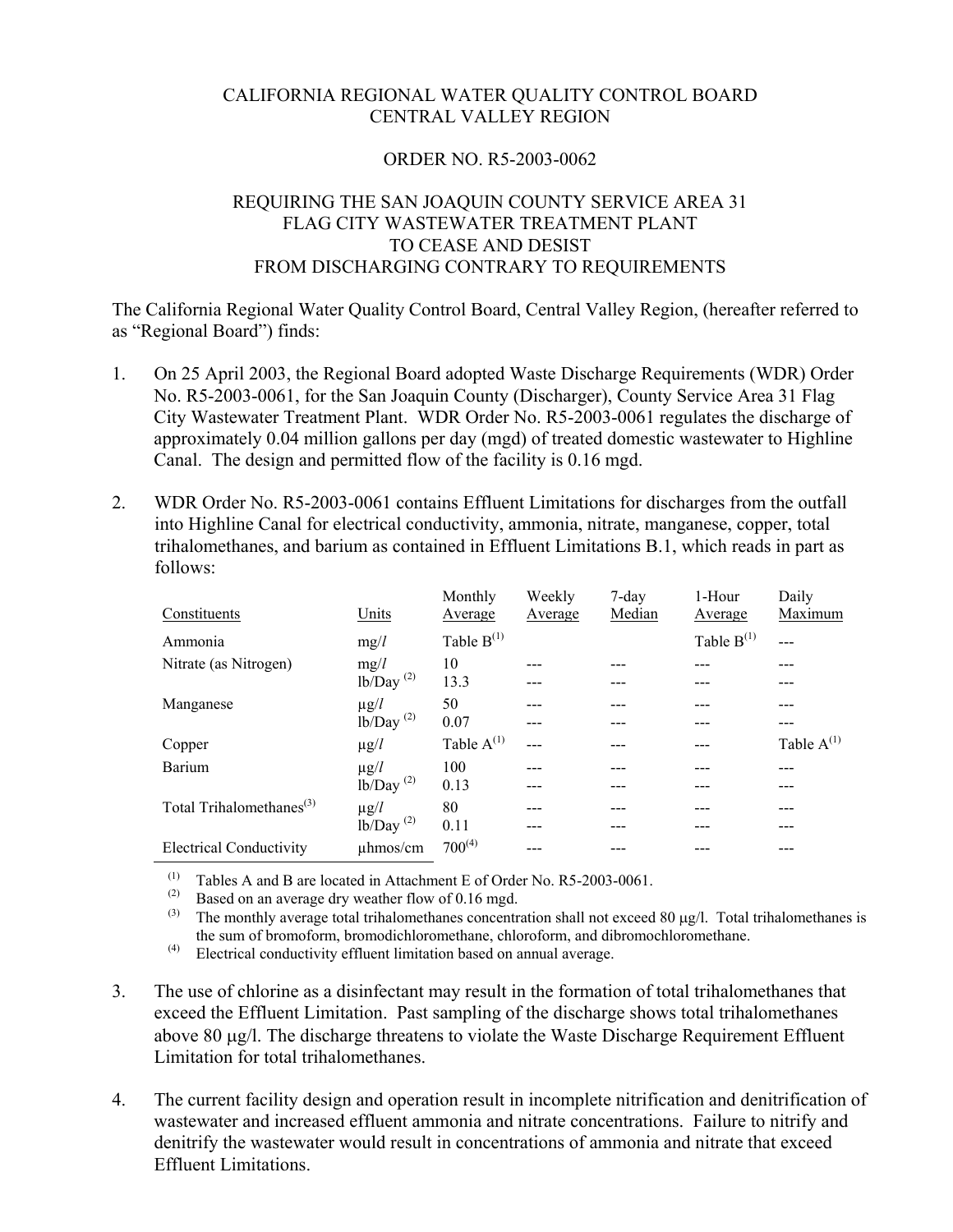- 5. In order to consistently comply with the ammonia and nitrate Effluent Limitations, nitrification and denitrification of the wastewater is necessary.
- 6. The electrical conductivity of the Flag City Wastewater Treatment Plant effluent averages 1,186 µhmos. Based on review of results of past monitoring, the Discharger threatens to violate its effluent limitation for electrical conductivity.
- 7. Maximum observed constituent concentrations in the effluent taken from analytical laboratory reports submitted by the Discharger are shown below:

| <b>Sample</b>                |           |                      |  |  |  |
|------------------------------|-----------|----------------------|--|--|--|
| <b>Constituent</b>           | Date      | <b>Concentration</b> |  |  |  |
| Manganese                    | 9/24/2002 | $72 \mu g/l$         |  |  |  |
| Copper                       | 7/30/2002 | $31 \mu g/l$         |  |  |  |
| <b>Barium</b>                | 9/24/2002 | 130 $\mu$ g//        |  |  |  |
| <b>Total Trihalomethanes</b> | 7/30/2002 | 153 µg//             |  |  |  |

- 8. Based on the above findings, this discharge represents a threatened discharge of waste in violation of WDR Order No. R5-2003-0061, Effluent Limitations for electrical conductivity, ammonia, nitrate, manganese, copper, total trihalomethanes, and barium.
- 9. In accordance with California Water Code (CWC) Section 13385(j)(3), the Regional Board finds that, based upon operational capabilities, the Discharger is not able to consistently comply with the electrical conductivity, ammonia, nitrate, manganese, copper, total trihalomethanes, and barium effluent limitations, which are new requirements that become applicable to the permit after the effective date of adoption of the waste discharge requirements, and after 1 July 2000, for which new or modified control measures are necessary in order to comply with the limitations, and the new or modified control measures cannot be designed, installed, and put into operation within 30 calendar days.

Since the time schedules for completion of actions necessary to achieve full compliance exceed one year, interim requirements and dates for achievement are included in this Order. This time schedule does not exceed five years. Treatment actions can be taken to correct the violations that would otherwise be subject to mandatory penalties under California Water Code section 13385(h) and (i), and the Discharger can take reasonable measures to achieve compliance within five (5) years from the date the waste discharge requirements were required to be reviewed pursuant to Section 13380.

California Water Code Section 13385(j)(3) requires the Discharger to prepare and implement a pollution prevention plan pursuant to Section 13263.3 of the California Water Code. Ammonia and nitrate cannot be significantly reduced through source control measures in domestic wastewater. Therefore, a pollution prevention plan for ammonia and nitrate is not required by this Order.

Compliance with this Order exempts the Discharger from mandatory minimum penalties for violations of effluent limitations for electrical conductivity, ammonia, nitrate, manganese, copper, total trihalomethanes, and barium only, in accordance with California Water Code Section 13385(j)(3).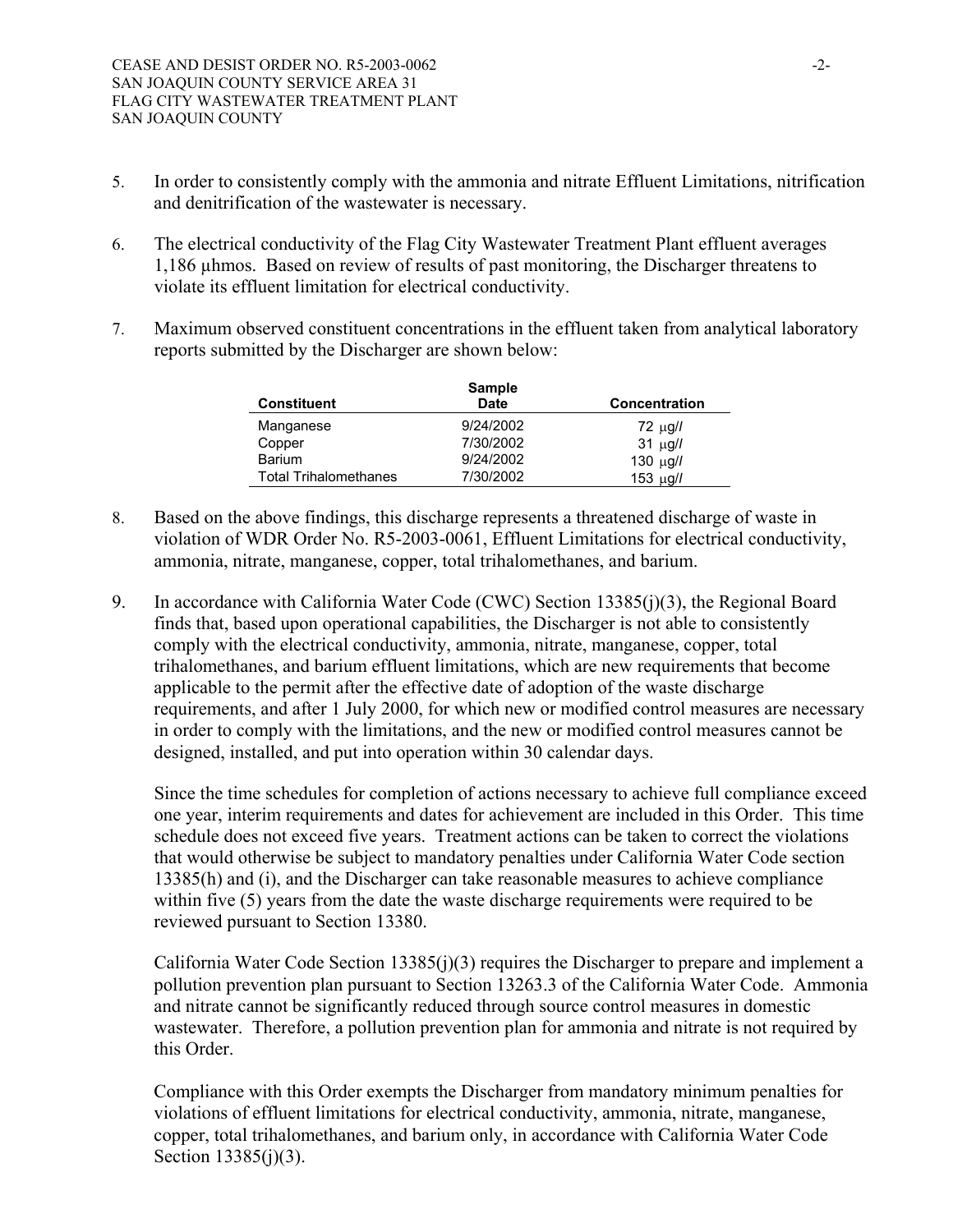- 10. On 25 April 2003, in Sacramento, California, after due notice to the Discharger and all other affected persons, the Regional Board conducted a public hearing at which evidence was received to consider a Cease and Desist Order to establish a time schedule to achieve compliance with waste discharge requirements.
- 11. Issuance of this Order is exempt from the provisions of the California Environmental Quality Act (Public Resources Code, Section 21000, *et seq*.), in accordance with Section 15321 (a)(2), Title 14, California Code of Regulations.
- 12. Any person adversely affected by this action of the Regional Board may petition the State Water Resources Control Board (State Board) to review the action. The petition must be received by the State Board Office of the Chief Counsel, P.O. Box 100, Sacramento, CA, 95812-0100, within 30 days of the date on which the action was taken. Copies of the law and regulations applicable to filing petitions will be provided on request.

## **IT IS HEREBY ORDERED THAT**:

- 1. The San Joaquin County Service Area 31 Flag City Wastewater Treatment Plant shall cease and desist from discharging and threatening to discharge contrary to Waste Discharge Requirements Order No. R5-2003-0061, Effluent Limitations B.1 for electrical conductivity, ammonia, nitrate, manganese, copper, total trihalomethanes, and barium.
- 2. The San Joaquin County Service Area 31 Flag City Wastewater Treatment Plant shall comply with the following time schedule to assure compliance with the electrical conductivity, ammonia, nitrate, manganese, copper, total trihalomethanes, and barium Effluent Limitations contained in Waste Discharge Requirements Order No. R5-2003-0061 as described in the above Findings:

| Task                                           | Compliance Date                   |
|------------------------------------------------|-----------------------------------|
| <b>Implementation Schedule</b>                 | 1 November 2003                   |
| Submit Pollution Prevention Plans <sup>1</sup> | 1 November 2004                   |
| Progress Reports <sup>2</sup>                  | Every 6-months after submittal of |
|                                                | <b>Implementation Schedule</b>    |
| Achieve Full Compliance                        | 1 January 2008                    |

<sup>1</sup> The Pollution Prevention Plan shall be prepared for electrical conductivity, copper, manganese, total trihalomethanes, and barium and shall meet the requirements specified in California Water Code Section 13263. 2

- The progress reports shall detail what steps have been implemented towards achieving compliance with waste discharge requirements, including: construction progress, evaluation of the effectiveness of the implemented measures, and an assessment of additional measures necessary to meet the time schedule.
- 3. Until full compliance with Waste Discharge Requirements Order No. R5-2003-0061, and Effluent Limitations B.1 is achieved for ammonia and nitrate, the Discharger shall operate the treatment plant in a nitrification/denitrification mode to the maximum extent practicable.